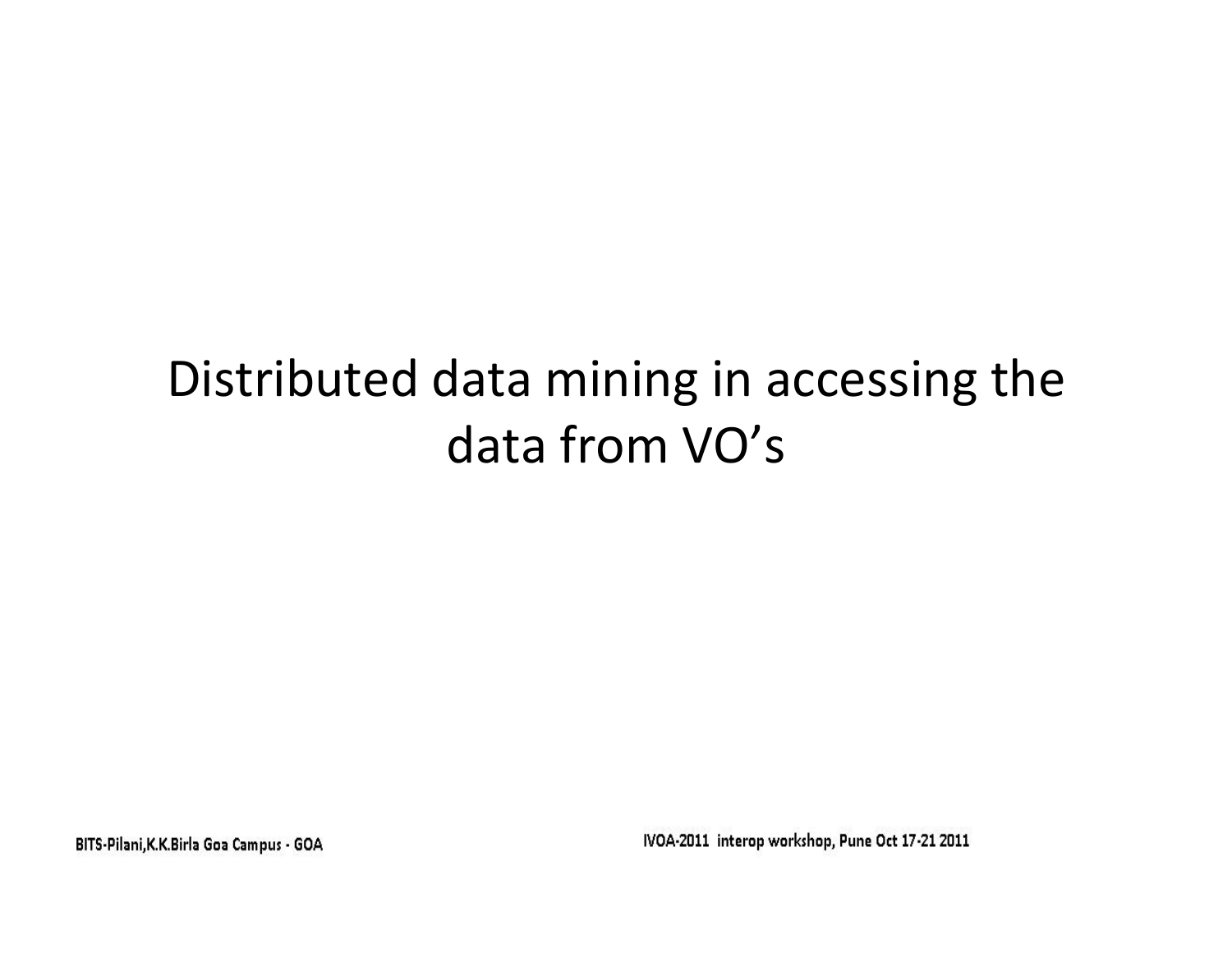

Web services

- All the columns of the downloaded table may not be relevant
- Some of the columns may be redundant .

**http://en.wikipedia.org/wiki/Fundamental\_plane\_(elliptical\_galaxies)** 

For Eg:

**The fundamental plane is a** relationship between the **effective radius, average surface brightness and central velocity** dispersion of normal elliptical **galaxies.##**

BITS-Pilani, K.K. Birla Goa Campus - GOA

Sky survey I Sky survey II Sky survey II Sky survey II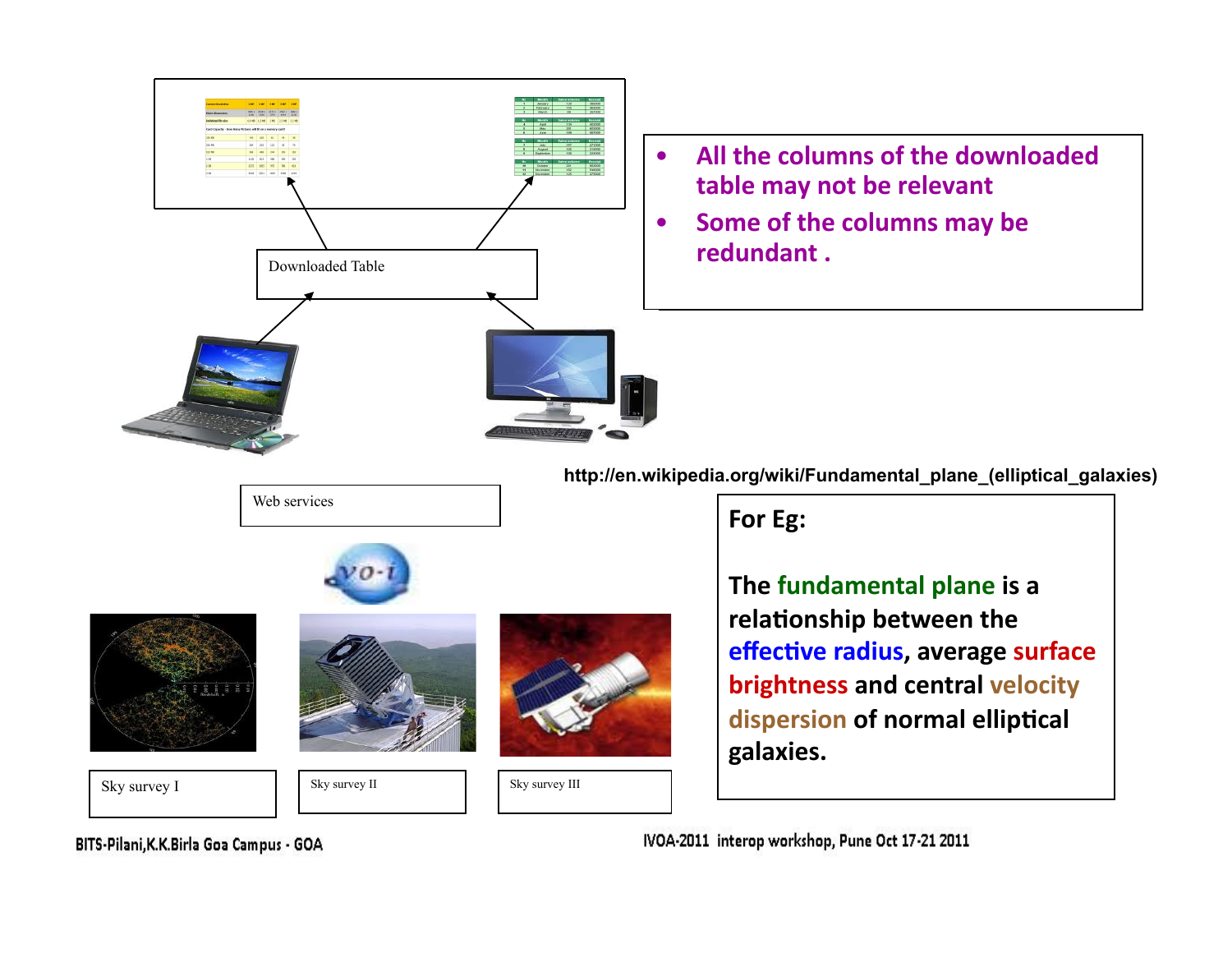## **What can be done ??**

- We can embed the service of filtering the data by applying the data mining algorithms and provide the data mining model **instead of raw tables.**
- **Which needs DDM (Distributed Data Mining) to be carried out without having to down-load large tables to the user.**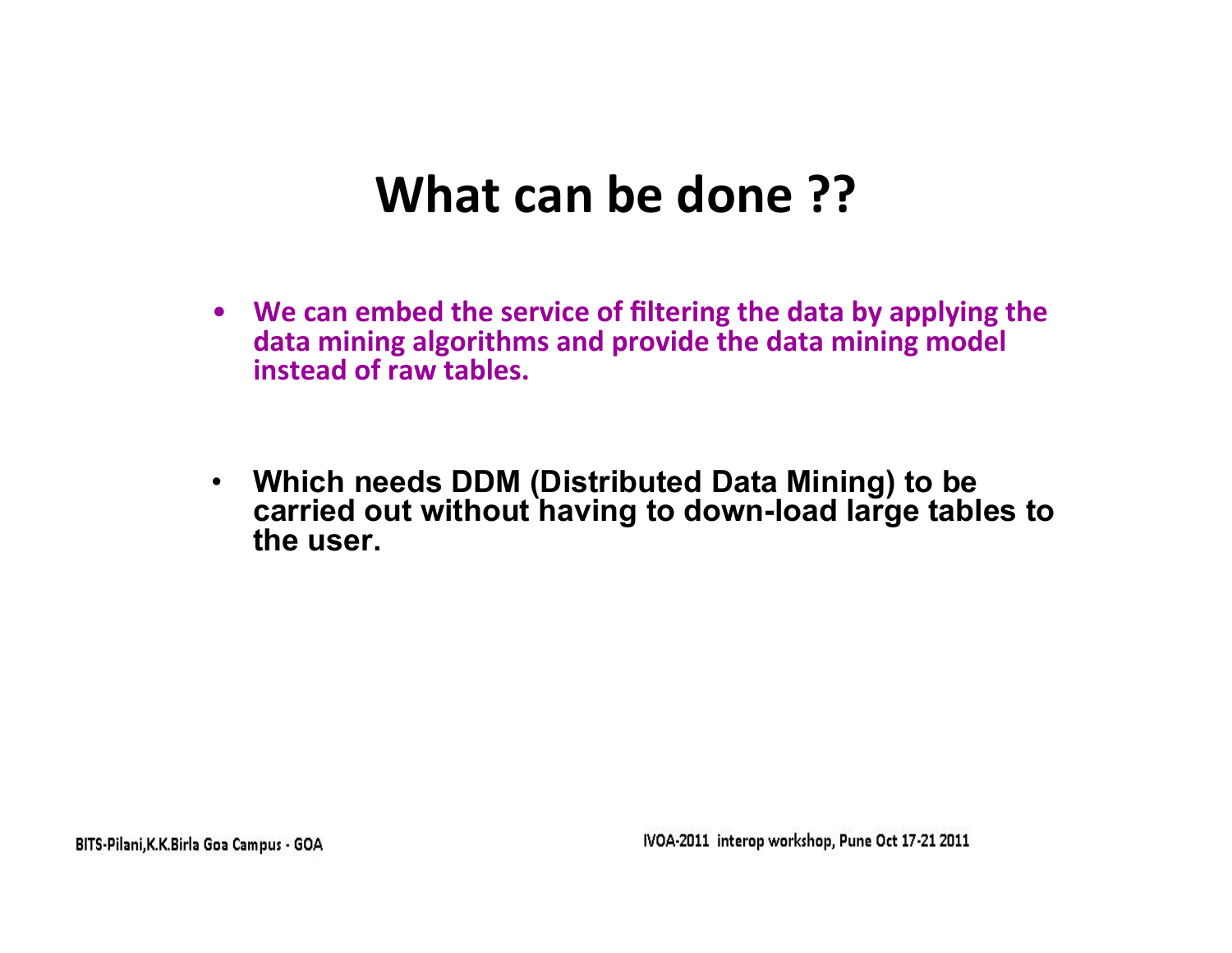

a. Users are getting only raw data

b. Users can get data mining model rather than raw data

rather than raw data



BITS-Pilani, K.K. Birla Goa Campus - GOA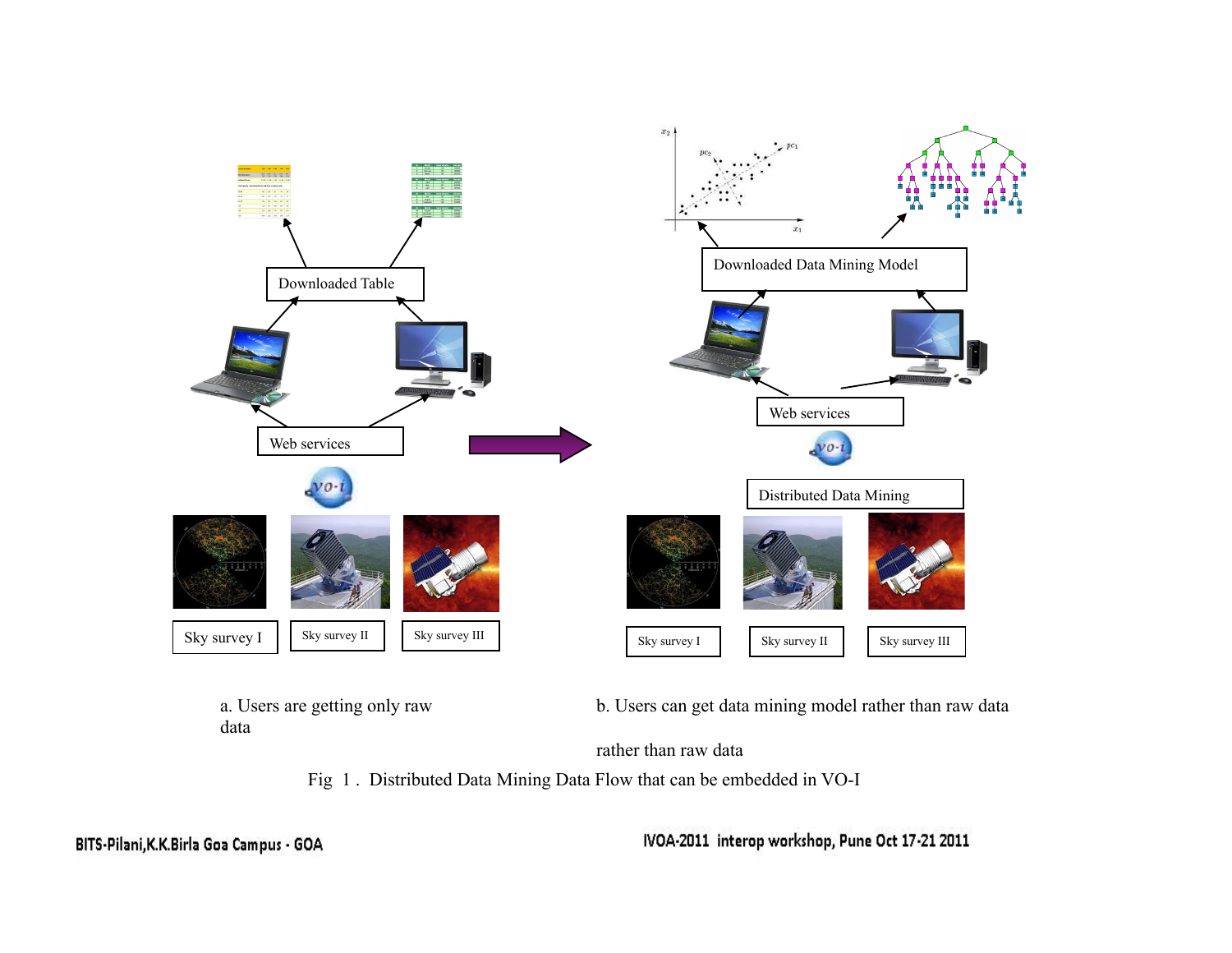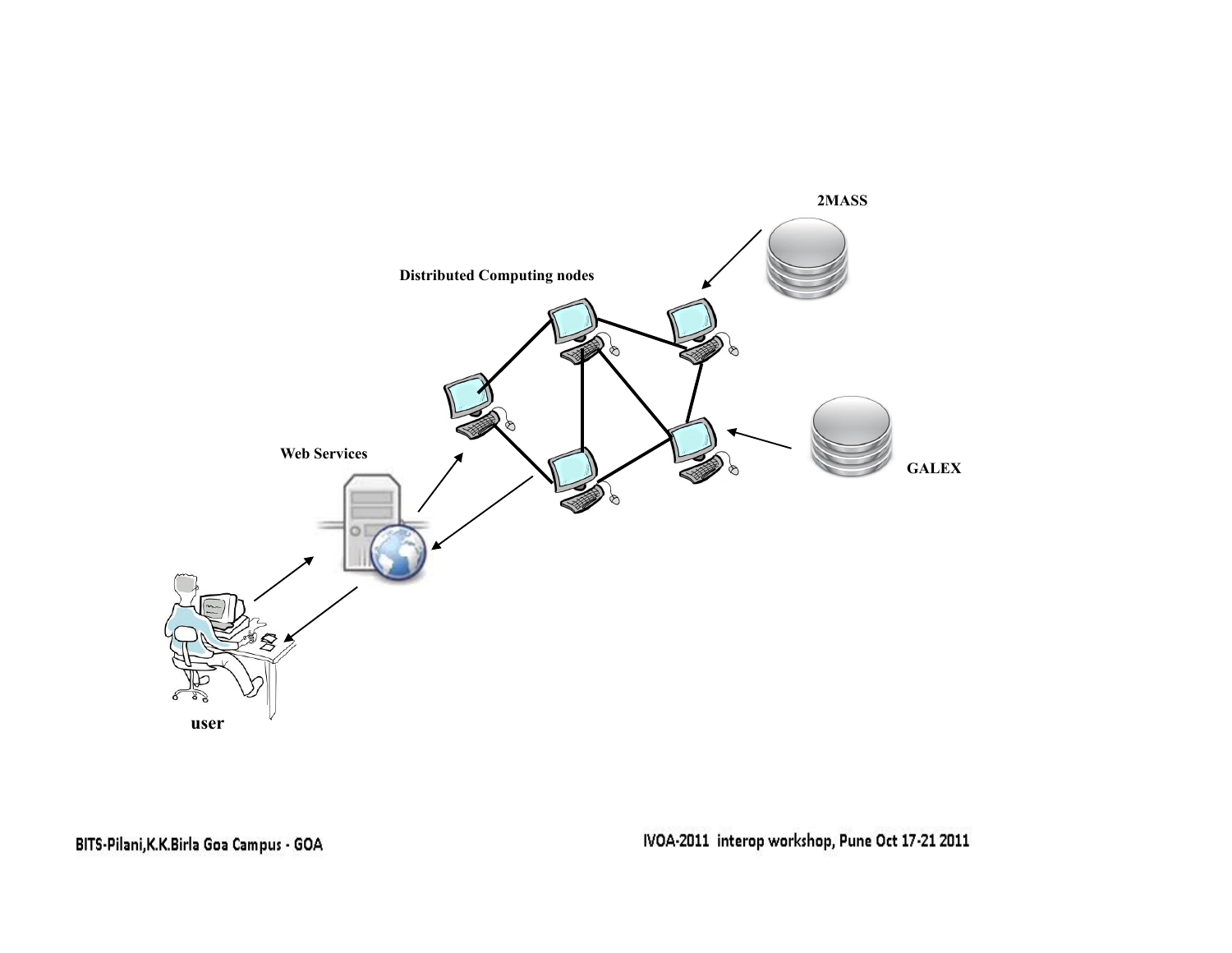### **DDM (Distributed Data Mining)**

- **DDM strive to analyze the data in a distributed manner** without down-loading all the data to a single site.
- **DDM** is possible in horizontal or vertical partitions.
- In case of horizontal the data is divided among rows, but the number of columns are same at all sites.
- Where as in vertical partition the data is divided among columns, but the number of rows are same at all sites.
- We considered vertical partition for our implementation.

BITS-Pilani, K.K. Birla Goa Campus - GOA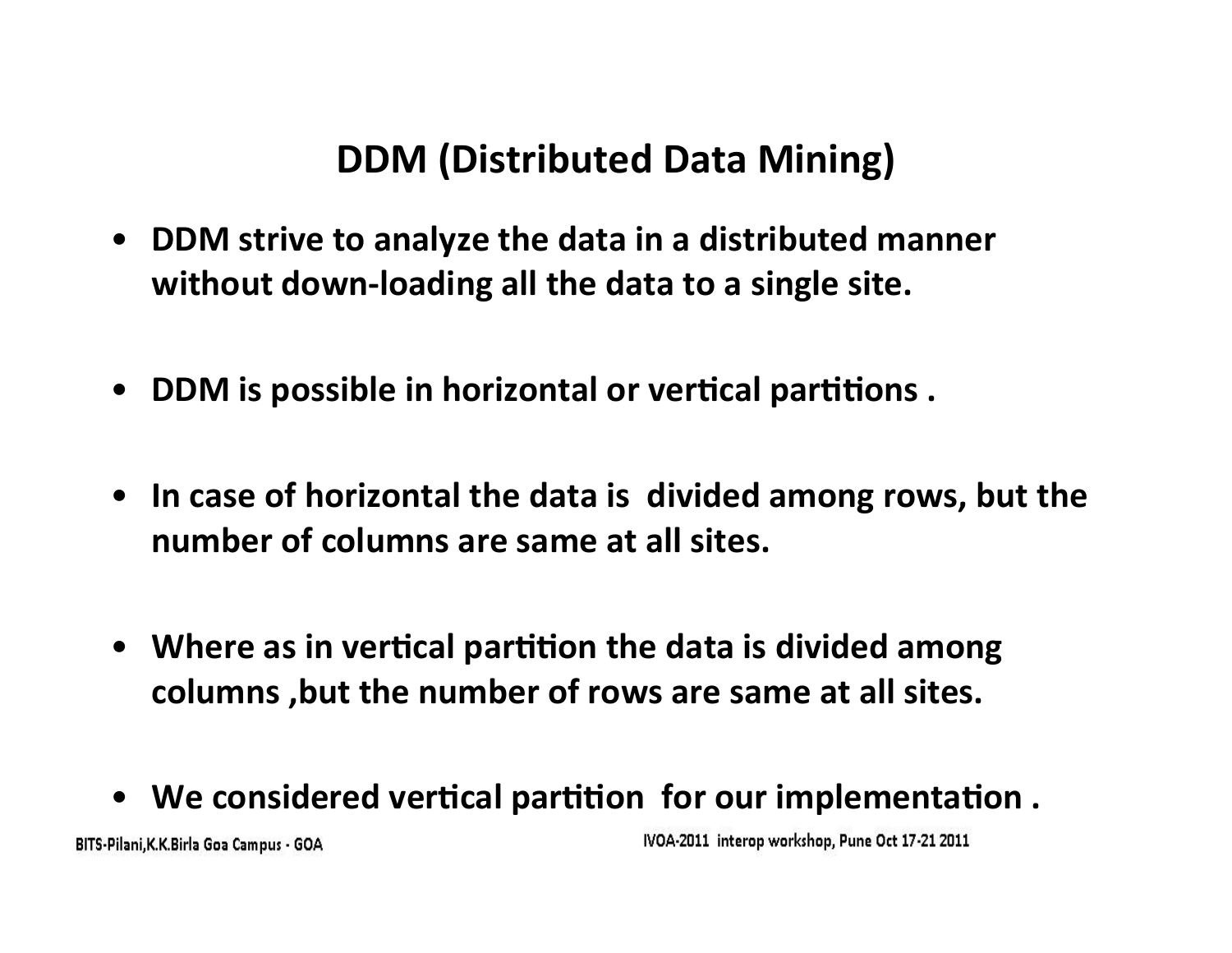# As an initial step....

- Reducing the dimension of large high-dimensional data sets will make the analysis efficient.
- Reduction of dimensionality using principal component analysis.
- PCA can be computed from eigen vectors of covariance matrix.
- In our implementation covariance matrix is calculated in a distributed manner.

BITS-Pilani, K.K. Birla Goa Campus - GOA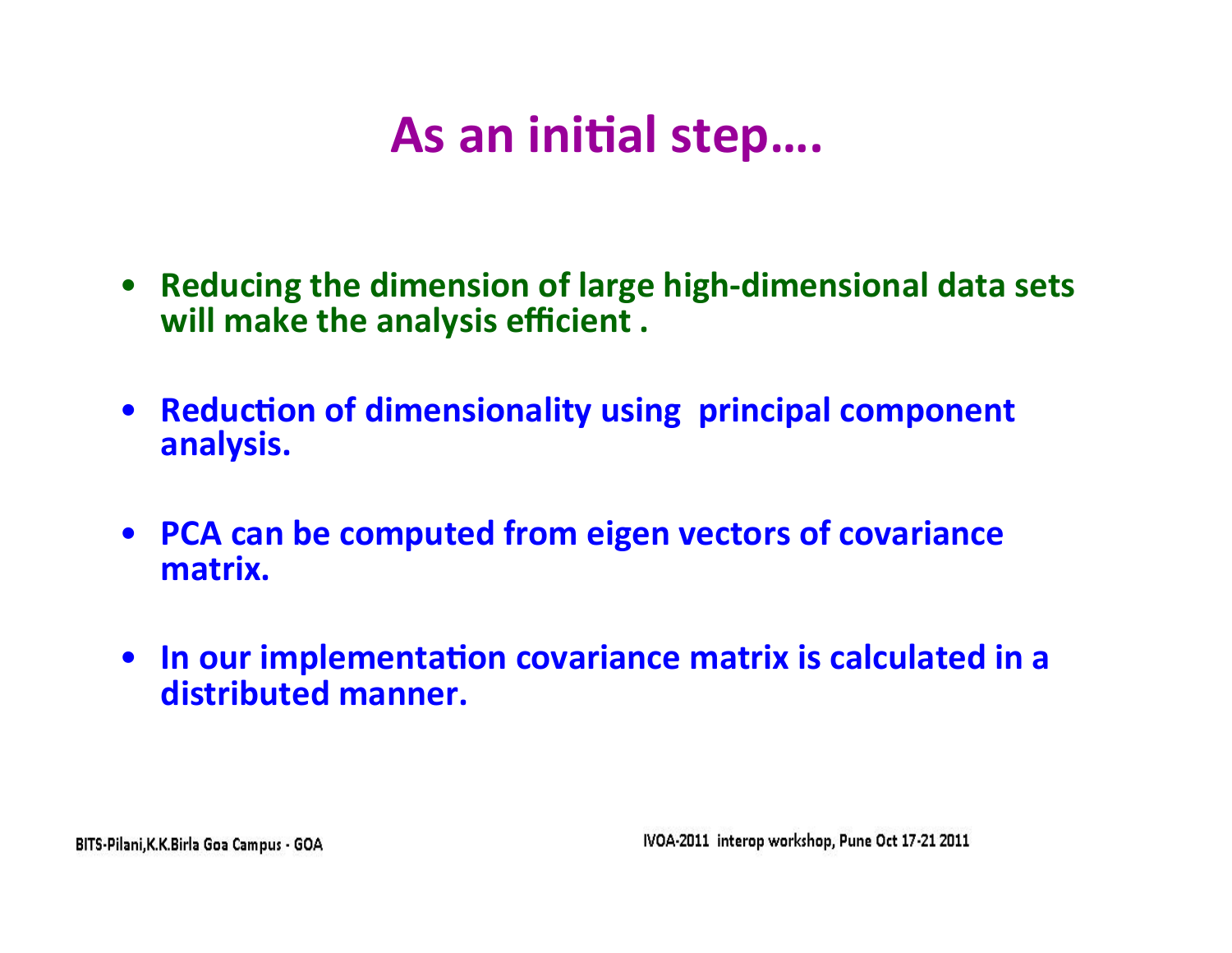**Distributed Principal Component Analysis** 

**Problem:** 

Data are distributed ( vertically partitioned ) amongst t nodes .

 $[X]_{n \times m}$  =  $(X_0 X_1 X_2 X_3 X_4 \dots X_{n+1})$ 

where Xj resides at node Sj, a n × mj matrix,  $\sum$ j=1 to t mj = m

#### **Aim:**

Compute PCA of X without moving X ( $X_0$   $X_1$   $X_2$   $X_3$   $X_4$ .........  $X_{t-1}$ ) data matrix to a central location such that to avoid the communication and computation bottleneck.

BITS-Pilani, K.K. Birla Goa Campus - GOA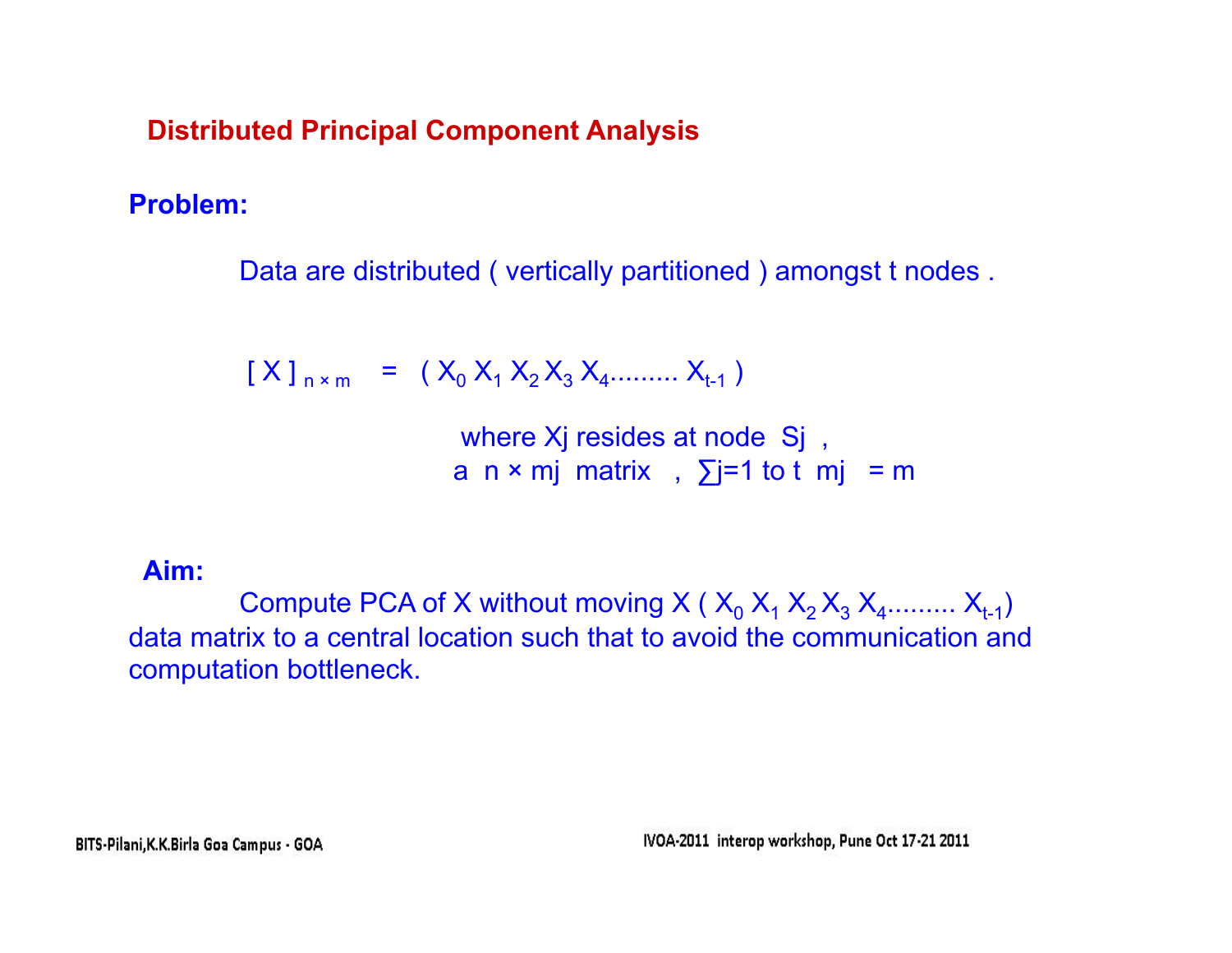### **Demonstration with 3 nodes**

For example the status of the data is as follows

- node 0 ------ x y columns  $\bullet$
- node 1 ------ z w columns
- node 2 ------ l column

#### . The data need not be centralized like....



#### To calculate covariance matrix

XX XY XZ XW XI yx yy yz yw yl ZX ZY ZZ ZW ZI wx wy wz ww wl Ix ly Iz Iw II

BITS-Pilani, K.K. Birla Goa Campus - GOA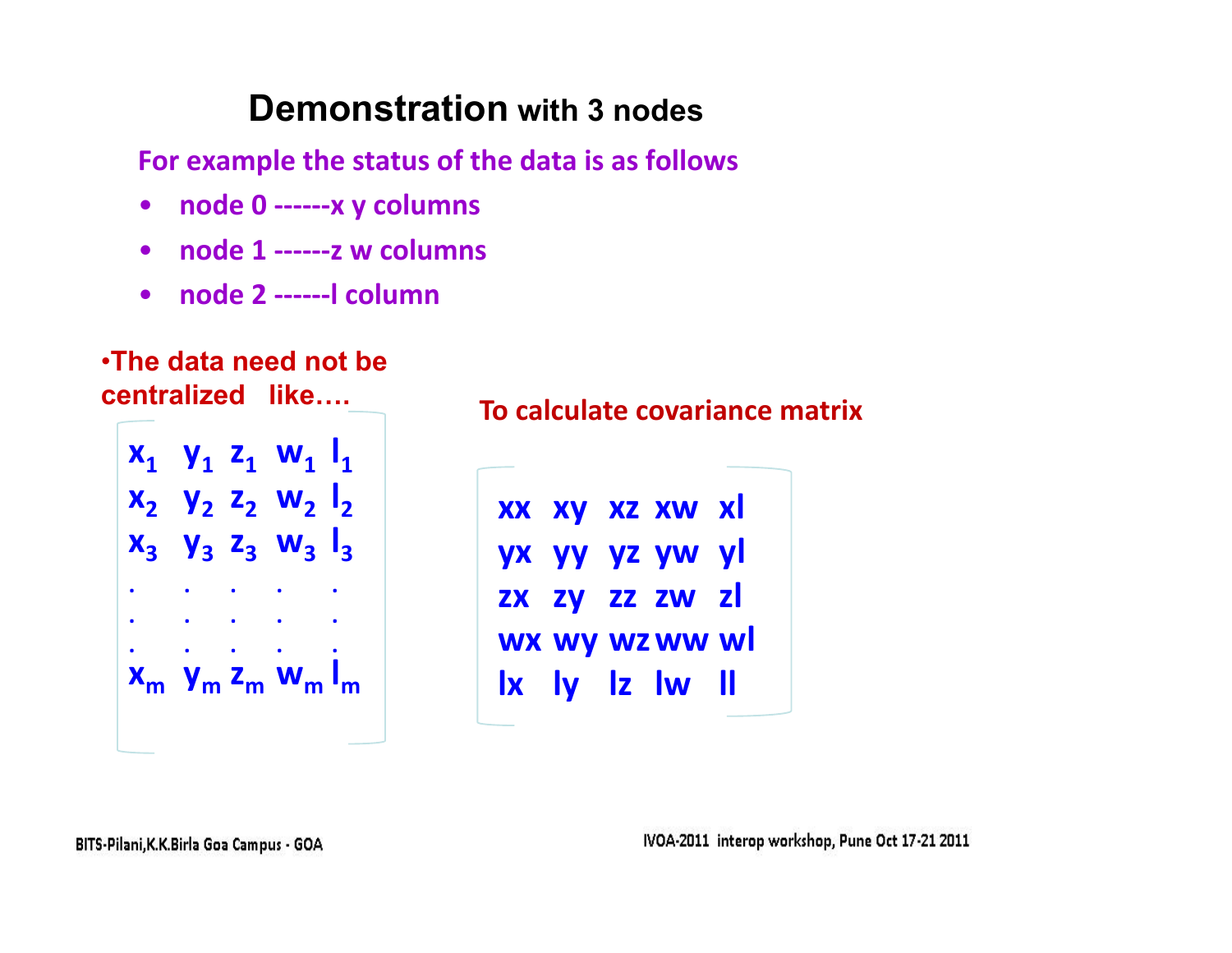## **The communication b/w 3 nodes**

**1.sends data to n0 2.Calculates Cov** <sub>n2n2</sub> **3.Calculates Cov** <sub>n1n2</sub>

**1.sends data to n2 2.Calculates Cov<sub>n0n0</sub> 3.Calculates the remaining components of Cov** <sub>n0n2</sub>

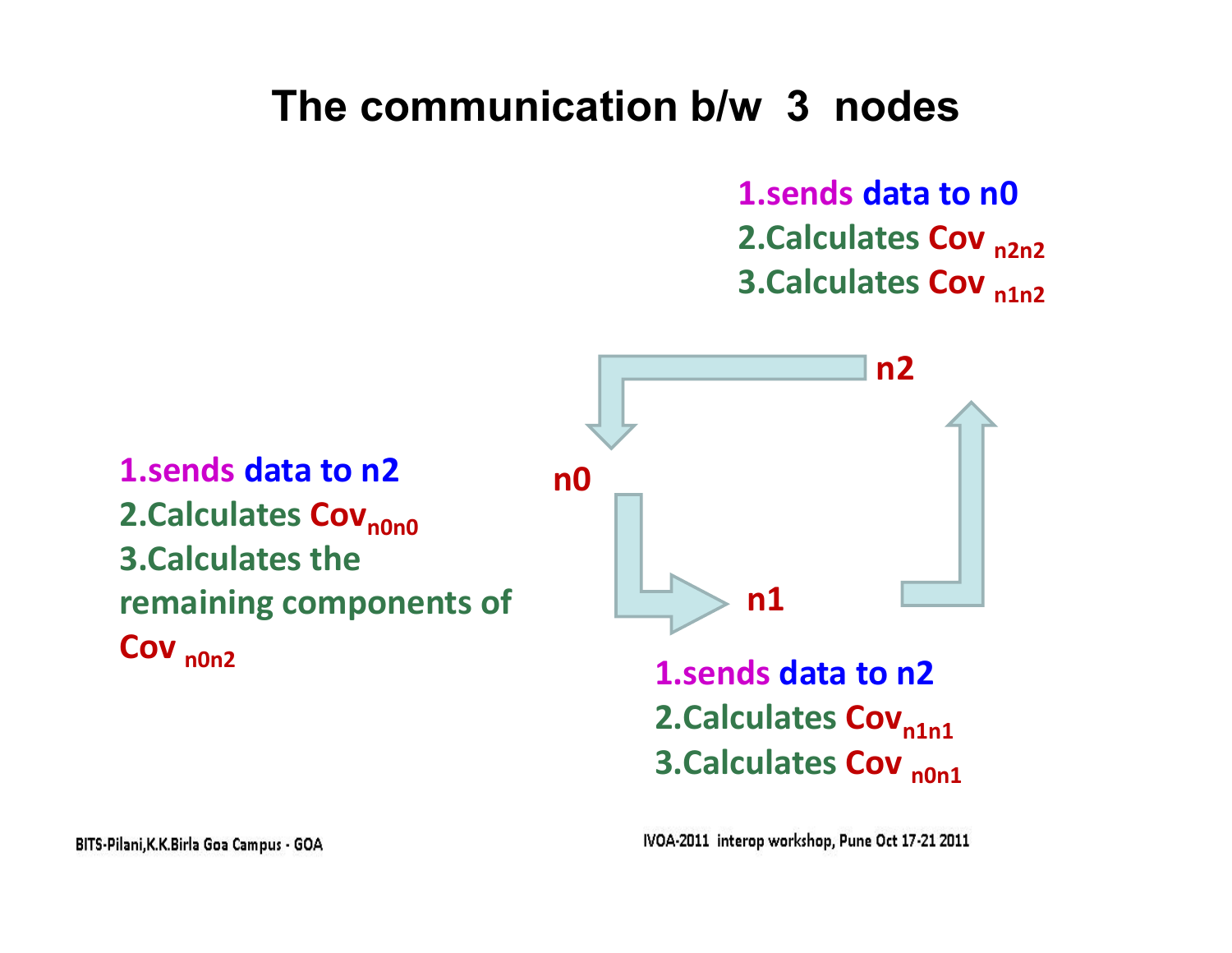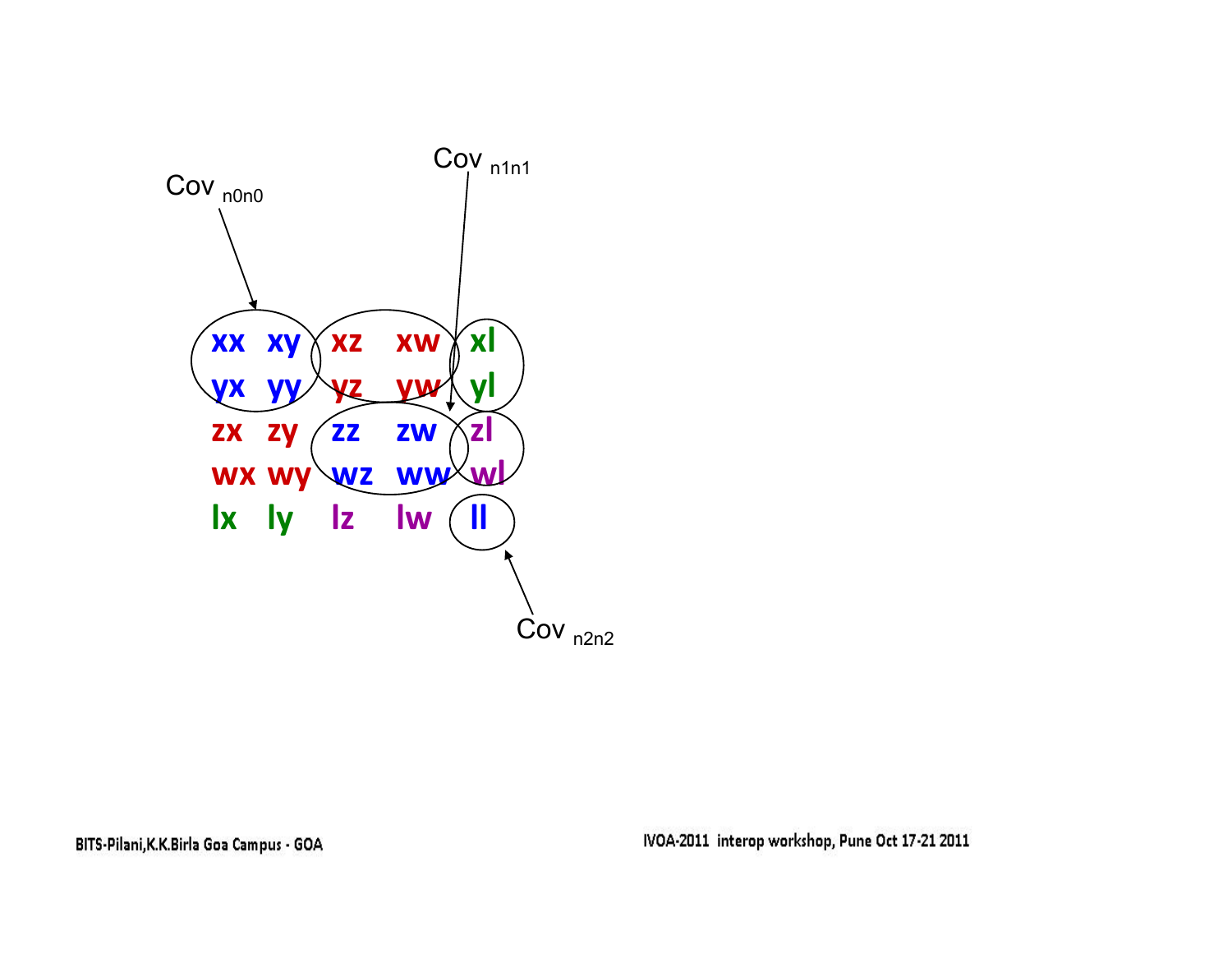#### **Generalization with n nodes**



*If the total number of nodes is even i.e. t = 2r , where r>=1 i)send Xj ,where j=0 to r-1 to its r successive#nodes## ii)send Xj , where j=r to 2r-1 to its r-1 successive#nodes iii)Compute Cv(Xj,k) parallel y at Sk* 



*if the total number of sites/nodes is odd i.e. t= 2r+1 ,where r>=1 i)send Xj,where j=0 to 2r to its r successive#nodes ii)Compute Cv(Xj,k) parallel y at Sk* 

BITS-Pilani, K.K. Birla Goa Campus - GOA